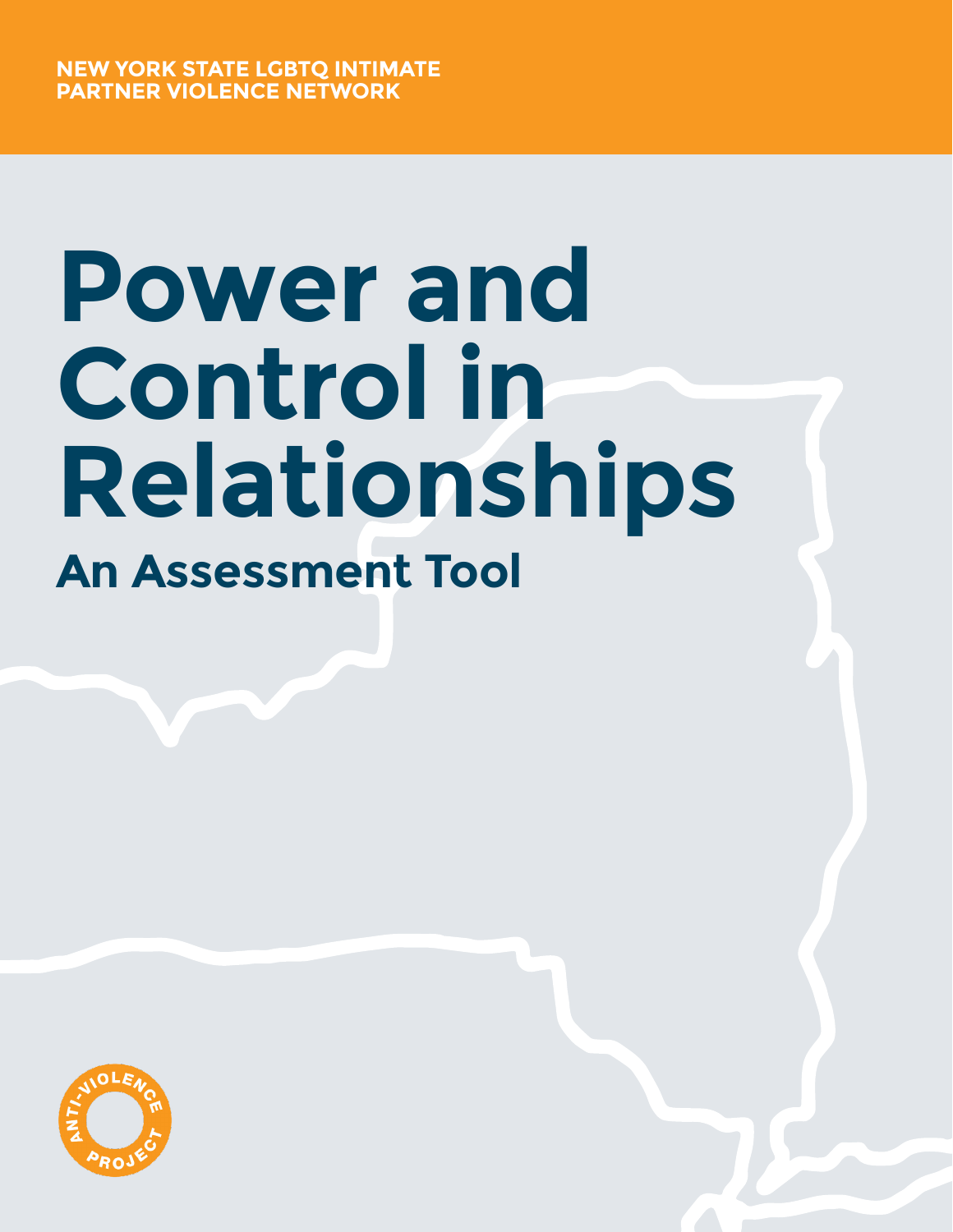## **Table of Contents**

**Introduction, 1** Implementation, 3 **Power and Control Assessment Tool, 4** The Interview, 5 Sample Questions by Category, 6 Inability to Provide Services, 12 **Glossary of Terms, 13**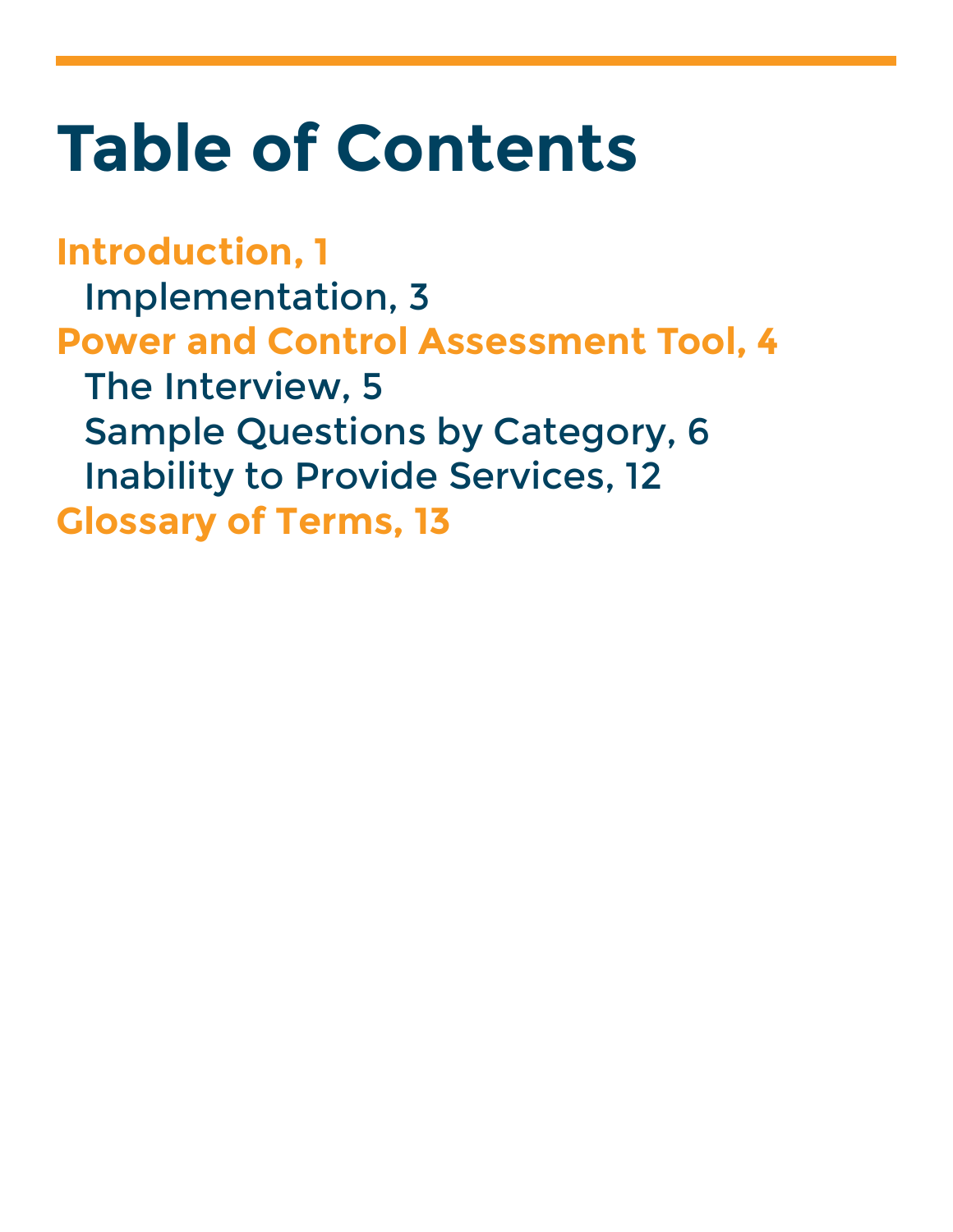## **Introduction**

The following Assessment Tool was created by the New York State Lesbian, Gay, Bisexual, Transgender & Queer Intimate Partner Violence Network's (the Network) Shelter Access Committee to assist intimate partner violence<sup>1</sup> programs in assessing for Power and Control in intimate partner relationships. The tool was created to ensure that survivors of intimate partner violence (IPV) across the spectrum of gender identity and sexual orientation can access safety, support, and services. Additionally, the tool is designed to assist programs to be in compliance with the New York State Office of Children and Family Services (OCFS) Administrative Directive (15-OCFS-ADM-23)2. The tool was developed over a period of two years with input from licensed and approved domestic violence programs throughout New York State, as well as LGBTQ community organizations, and legal services providers. The participating organizations are all committed to and

have experience with providing inclusive and welcoming IPV-related services.

IPV affects those within the lesbian, gay, bisexual, transgender, and queer (LGBTQ) community, as well as other communities of victims. While the mainstream domestic violence movement has tended to focus on the needs of and services to heterosexual cisgender3 female victims, the same abusive power and control tactics, risk factors, trauma, and silencing that impacts those victims also equally impacts victims in LGBTQ communities. In developing their services, organizations throughout New York State have largely focused on a heteronormative paradigm of domestic violence that is based on the misbelief that cisgender men are the only ones who abuse and that they only abuse cisgender women. This perspective is not only factually inaccurate, but is also inherently alienating to those who identify as LGBTQ because it silences and renders invisible

3. See glossary for definition of cisgender.

<sup>1.</sup> The Network uses "intimate partner violence" to describe domestic violence, dating violence and stalking between intimate partners and "sexual violence" to include sexual assault and other sexually violent acts that may not rise to the level of an assault. We believe these terms are more accessible to LGBTQ communities than "domestic violence and sexual assault."

<sup>2.</sup> On October 16, 2015, the New York State Office of Children and Family Services (OCFS) released an Administrative Directive (15-OCFS- ADM-23) to all Commissioners of Social Services and licensed and approved domestic violence programs statewide. (Administrative Directive referred to hereafter as the "ADM"). The ADM reaffirmed the legal requirement that state-funded residential and non-residential programs for victims of domestic violence provide shelter and appropriate, nondiscriminatory services for all victims, and provided guidance to domestic violence programs for also fulfilling federal funding requirements under both the Federal Violence Prevention and Services Act (FVPSA) and the Violence Against Women Act (VAWA) that some programs simultaneously have. Furthermore, the ADM required that all domestic violence service providers, regardless of their funding source, establish written policies affirming acceptance of all persons in the above-referenced categories and the prohibition of harassment, bullying, or discrimination against any client based on that person's sexual orientation, gender identity and/or gender expression.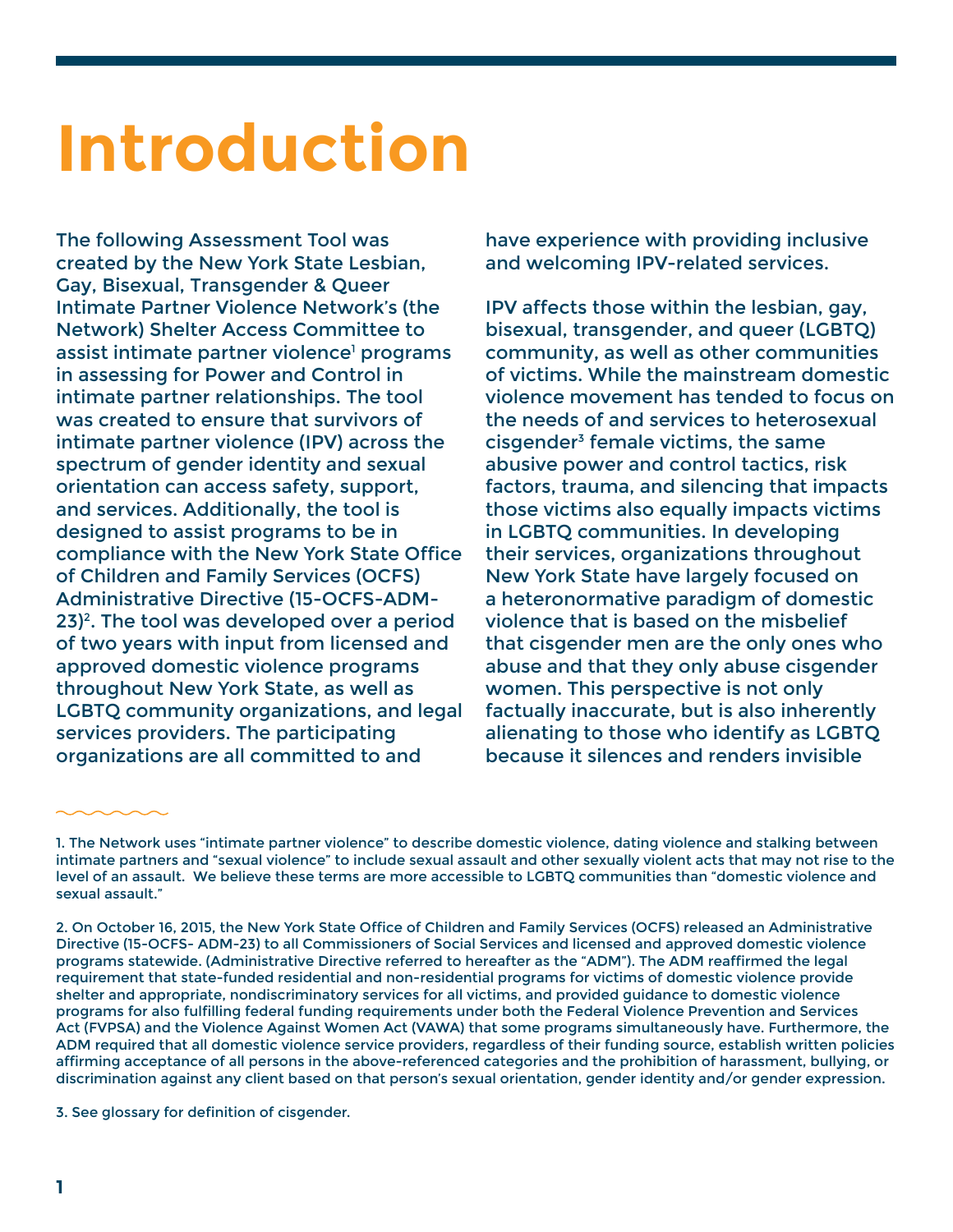#### their experiences of IPV4.

Historically, IPV violence programs have denied LGBTQ survivors full and equal access to their services, including safe shelter, because LGBTQ survivors did not meet many programs' traditional assumptions about who experiences IPV. As services were designed and structured to assist cisgender women, abused by cisgender men in heteronormative<sup>5</sup> intimate relationships, LGBTQ survivors were excluded from services, and forced to endure abuse far longer and with greater intensity, because no competent service providers opened their doors. Like other survivors, LGBTQ people were forced to choose between homelessness, or going back to their abusive partner, or stay in homeless shelters, increasing an LGBTQ individual's risk of harm, from their partner stalking them at a non-confidential location, and/or due to extensive hate violence experienced by LGBTQ people in homeless shelters. This form of institutional oppression is not only re-traumatizing and further isolating, but it is also a violation of state and federal law.

Throughout the tool, we use various gender pronouns to reflect the variety of gender identities of the survivors

with whom we work and to break down the assumption that all IPV survivors are straight, cis women.

The overall purpose of the Assessment Tool is to assist advocates and service providers to move beyond basing assessment decisions solely on individual behaviors and instead look at context, intent, and effect to determine whether an abuser is using a pattern of behaviors to control their partner. Although this tool aims to specifically provide guidance around conducting assessments with LGBTQ survivors of IPV, it may be useful when working with all survivors. We challenge service providers to think beyond the assumption that gender is binary, and that cisgender men are always perpetrators of violence and cisgender women are always survivors.

This Assessment Tool is designed to be inclusive to all survivors of IPV, regardless of a survivor's gender identity or sexual orientation. It is the hope of the Committee that the Assessment Tool provides a useful starting or reference point for programs. Programs are encouraged to develop their own tools that are most relevant to the communities each program serves.

<sup>4.</sup> National Coalition of Anti-Violence Programs (NCAVP). (2016). Lesbian, gay, bisexual, transgender, queer, and HIV-affected intimate partner violence in 2015. New York, NY: Emily Waters.

The Williams Institute at UCLA School of Law. (2015). Intimate partner violence and sexual abuse among LGBT people: A review of existing research. Los Angeles, CA: Taylor N.T. Brown and Jody L. Herman.

<sup>5.</sup> See glossary for definition of heteronormative.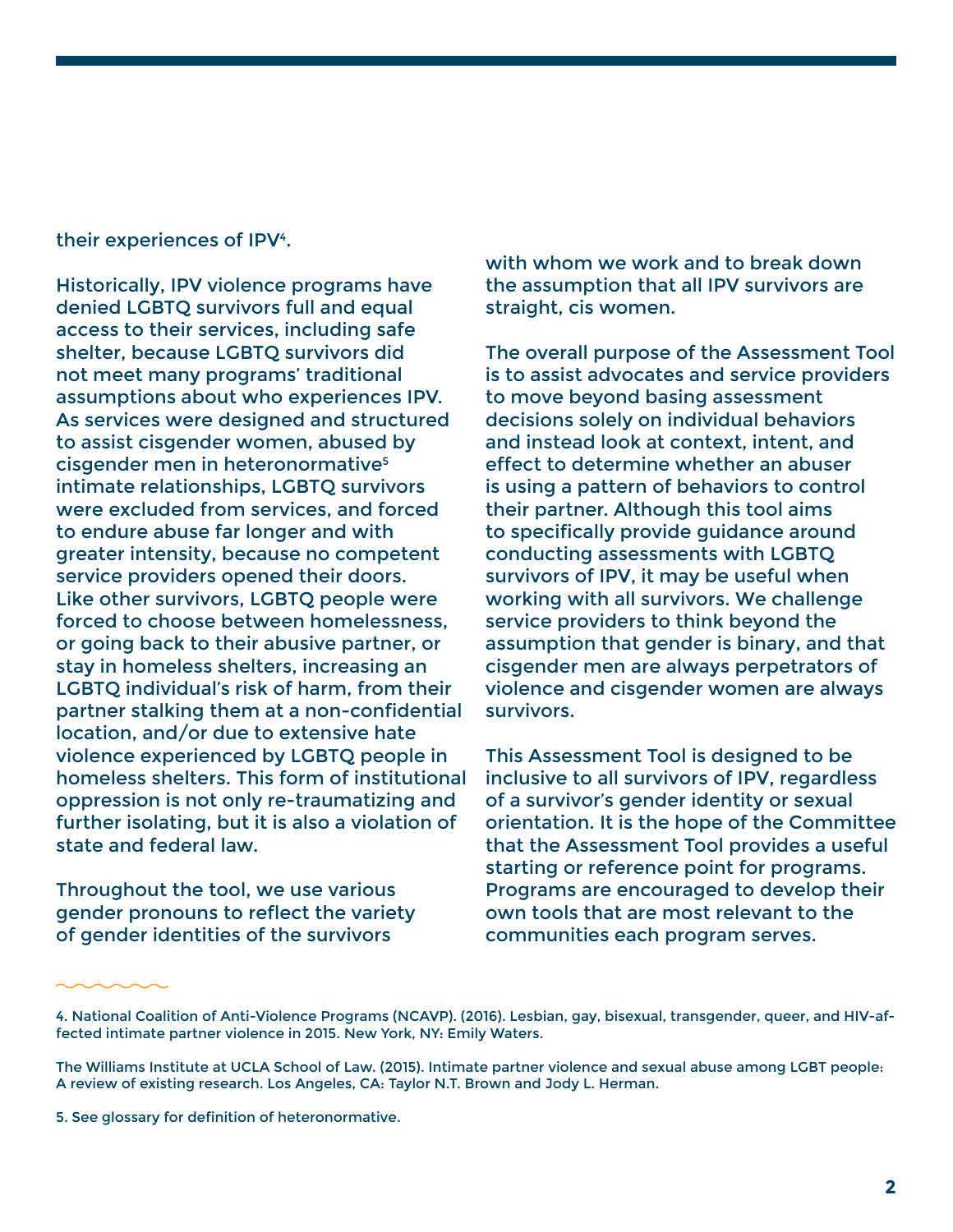The Assessment Tool is based on a screening and intake forms used by the National Coalition of Anti-Violence Programs (NCAVP), a program of the New York City Anti-Violence Project (AVP), as well as Network members Equinox, a human services agency providing services to individuals affected by IPV, and In Our Own Voices, an organization focusing on serving LGBTQ communities of color around IPV, both based in Albany, New York. Additionally, the tool

builds off the work of AVP, many NCAVP members, and the Northwest Network have done over the past several decades. The Assessment Tool offers instruction on how to assess for Power and Control and determine whether a person seeking services is a survivor of abuse, a perpetrator, neither or both, by asking questions related to individual autonomy, effect/consequences of behavior, use of physical violence & sexual coercion, entitlement, fear/dread, and isolation.

## **Implementation**

The Assessment Tool is not meant as a definitive list of questions or to take the place of a program's existing screening, assessment, or intake process. The tool should be used to strengthen your current intake process, especially when working with LGBTQ survivors of IPV. It is important to remember that the process of assessing for Power and Control is not simply about checking off a list of behaviors on a checklist, but instead requires a much deeper analysis. The Shelter Access Committee recommends anyone who uses this Assessment Tool check in with their colleagues or supervisor(s) to determine which questions and parts of the Assessment Tool are most relevant and helpful to the survivors they serve. We strongly suggest that organizations provide training on how to use the tool when introducing the tool to the organization. You can contact the Network to schedule a training or receive technical assistance around implementation.

For information regarding trainings related to the Assessment Tool, please contact:

**The Network Coordinator** info@avp.org 212-714-1184 www.avp.org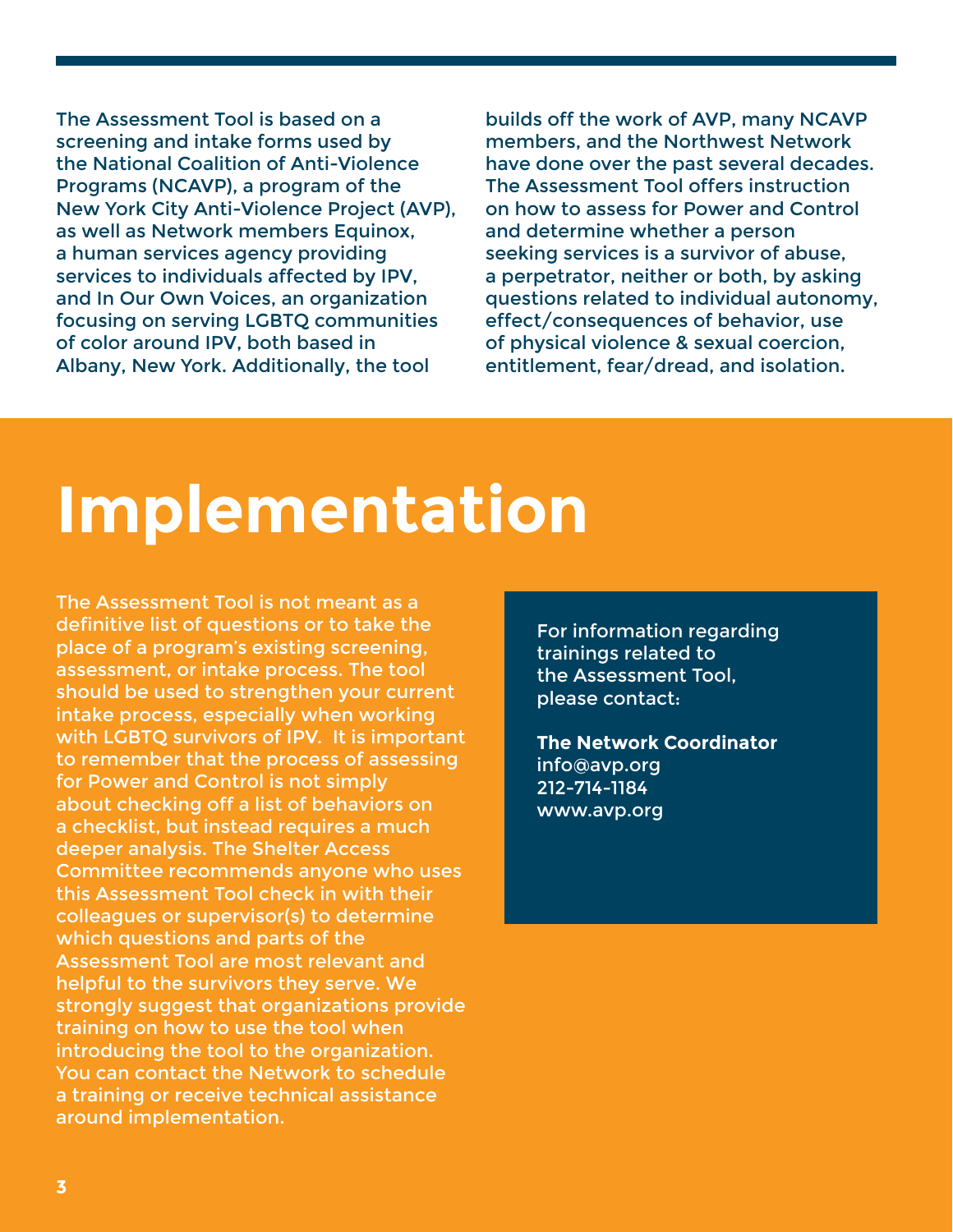## **Power and Control Assessment Tool**

Intimate partner violence is defined as a pattern of abusive behavior that one person uses to maintain power and control over their current or former intimate partner. This guide was developed to help intimate partner violence programs assess for the presence of power and control dynamics within the relationship of the person seeking their services. Assessing for power and control is an essential part of determining whether a person seeking services is a survivor of abuse, a perpetrator of abuse, neither or both. Assessing for power and control is particularly important as an abuser may call a hotline or show up to an office pretending to be a survivor, in hopes that they will prevent the survivor from getting help. Many intimate partner violence programs have policies which prohibit providing support to more than one partner at the same time, causing the other partner to automatically be ineligible for services. Proper assessment can mean the difference between assisting a survivor in escaping abuse and isolating a survivor from help by mistakenly assisting their abuser.

Programs should never assume someone is a survivor or a perpetrator based solely on that person's sex, gender identity, race, class, nationality or other identities. Similarly, assumptions regarding use of physical violence should be avoided as well, as a survivor may use tactics in an attempt to protect themselves or their children.

One behavior alone is not enough to determine if someone is a survivor or abuser. Instead, programs should work to establish whether there is a pattern of behavior used to control or intimidate a partner or ex-partner. It is essential to understand the context, motive and impact of the behavior(s). Assessing the context, motive and impact of the behaviors helps determine if the behaviors are being used to stay safe, being used to abuse, or are part of a mutually aggressive pattern.

Once it has been determined that power and control are part of the relationship, advocates can then work to determine if the person they are speaking with is the abuser or the survivor.

**The following principles are key elements of conducting a Power & Control Assessment.**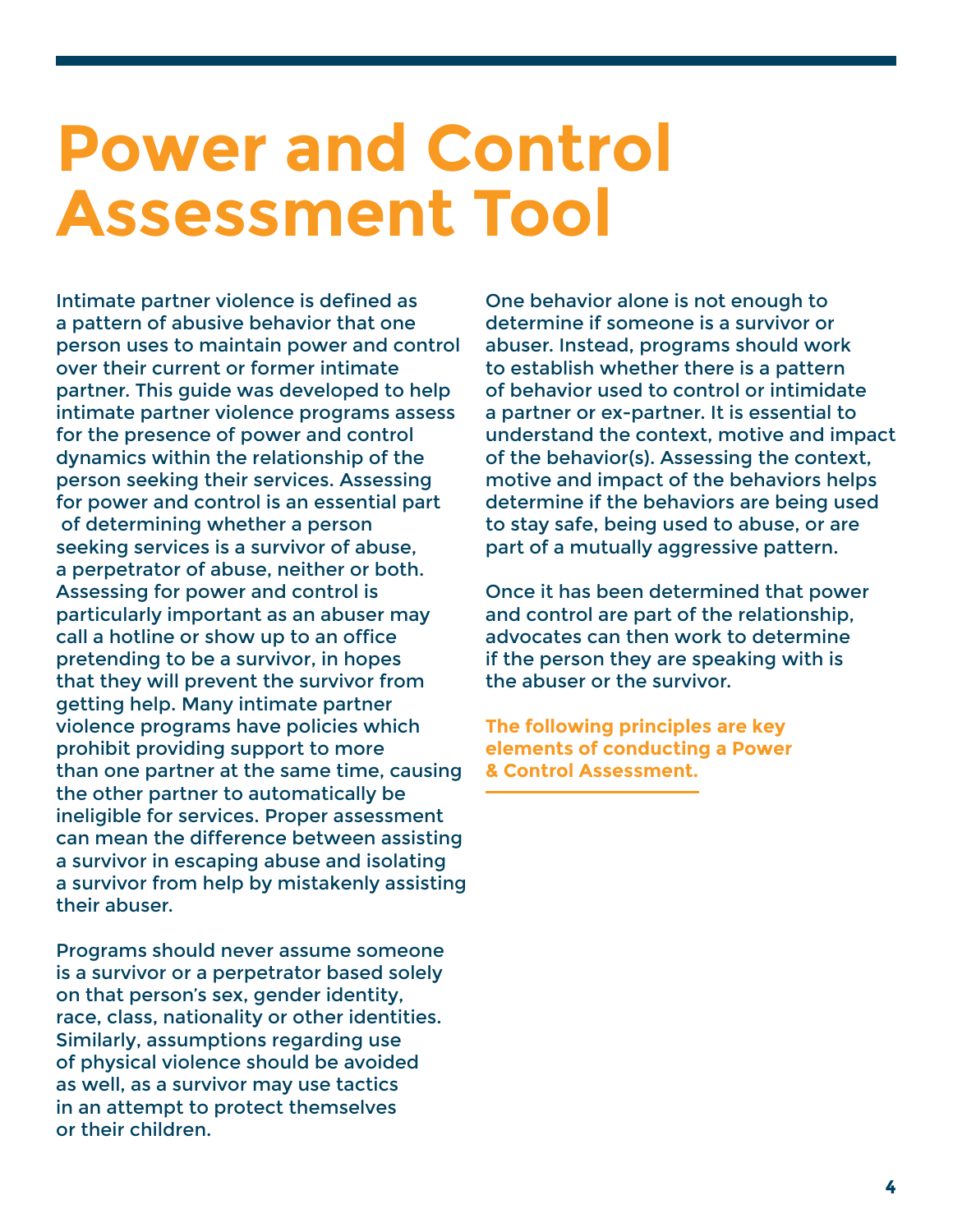## **The Interview**

**When interviewing people, assess the context, intent and effect of the abusive behavior. The following model can be used to assist you in making your determination.**

- To determine **context**, ask questions about what was happening leading up to the behavior, and what was happening when the behavior occurred. Ask about prior incidents, including the most recent, the one that precipitated the call, the most severe, and the first time they noticed the behavior.
- To determine **intent**, ask questions about the reasoning behind the behavior. Ask questions that will help you determine if the behavior was about trying to survive, resist, avoid or minimize violence, or if it was about trying to control or dominate.
- To determine **effect**, ask questions about how the behavior impacted the caller and the caller's partner. Work to determine the outcomes of the behavior.

**Be careful with your tone as you ask questions, making sure not to come across as blaming or suspicious.**

• Questions beginning with "why" may appear to blame the caller, so try to avoid use of the word "why". Instead ask questions that begin with "what", "how", and "who". For instance: instead of asking "Why did you hide his car keys?", ask "What were your reasons for hiding his car keys?"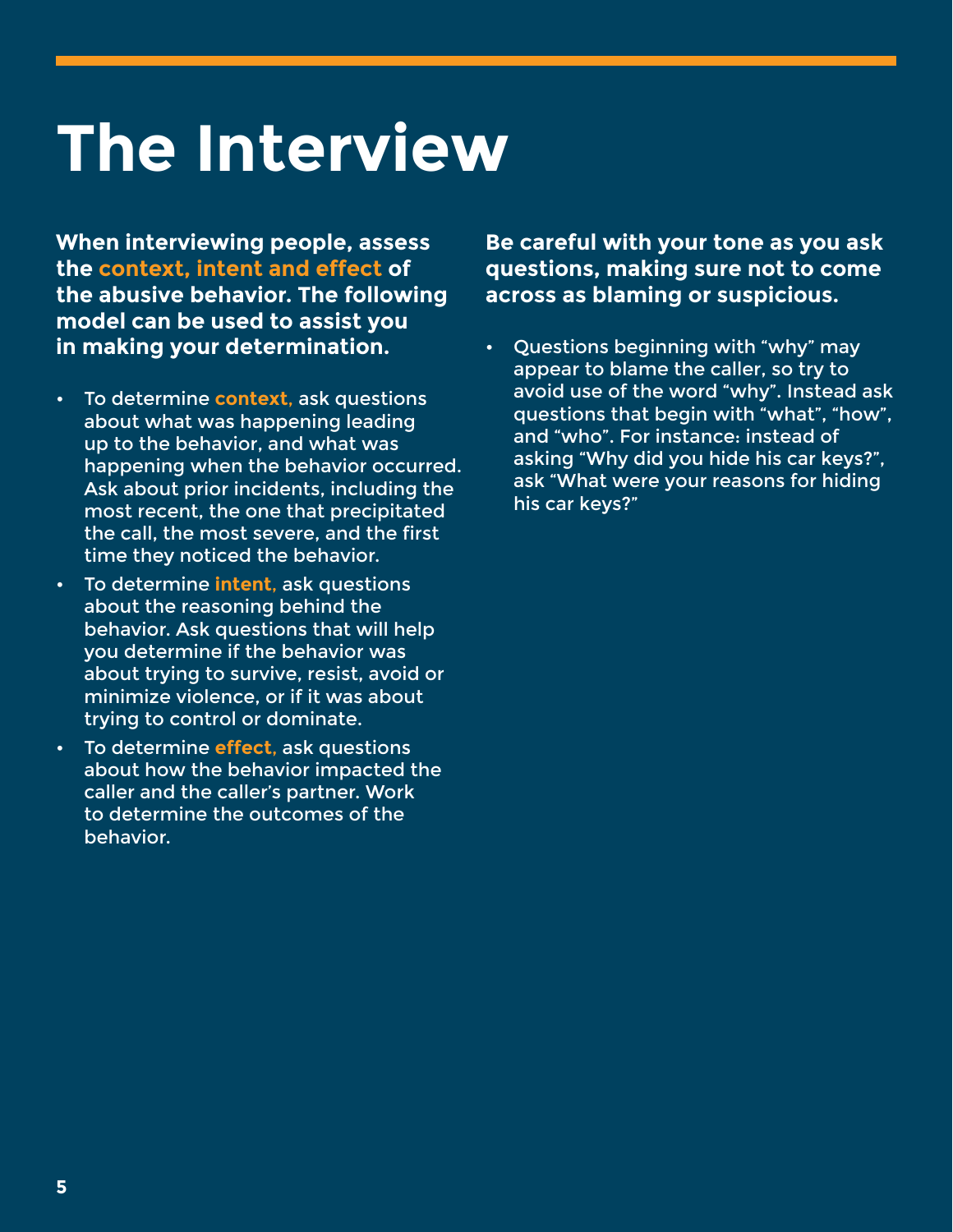## **Sample Questions By Category**

## **Individual Autonomy**

When assessing **Individual Autonomy**, ask questions which indicate the person's feelings regarding whether they feel they can make decisions about their own life, or if they have a say in shared responsibilities, such as parenting, finances, or the way they spend their time each day as a couple. It is important to note that even though a survivor may have the power to make some of their own choices in a relationship, an abuser is usually determining how much. For example, a survivor might say about their abuser "No, she doesn't mind if I have a job as long as I'm back to the house by 5:15 pm every night. If I'm late, she accuses me of cheating on her and not being a good parent. She also doesn't think I spend money well, so she takes my paycheck."

- How do you and your partner communicate?
- How do you feel when you are in public places with your partner?
- How do you make decisions about things you want to do individually?
- How do you make decisions about things you want to do as a couple?
- How much time do you spend alone with friends or family?
- Does your partner accept your children? Does this create any problems?
- Do you have access to money?
- Does your partner have access to money?
- Who makes the decisions about how money is spent? How does this affect you?
- How do you and your partner divide up household duties?
- Do you feel like you have the freedom to express who you are in your relationship?
- Is there a difference in immigration status between you and your partner? If yes, how does that play out in your relationship?
- Do you have access to any medication you might be taking?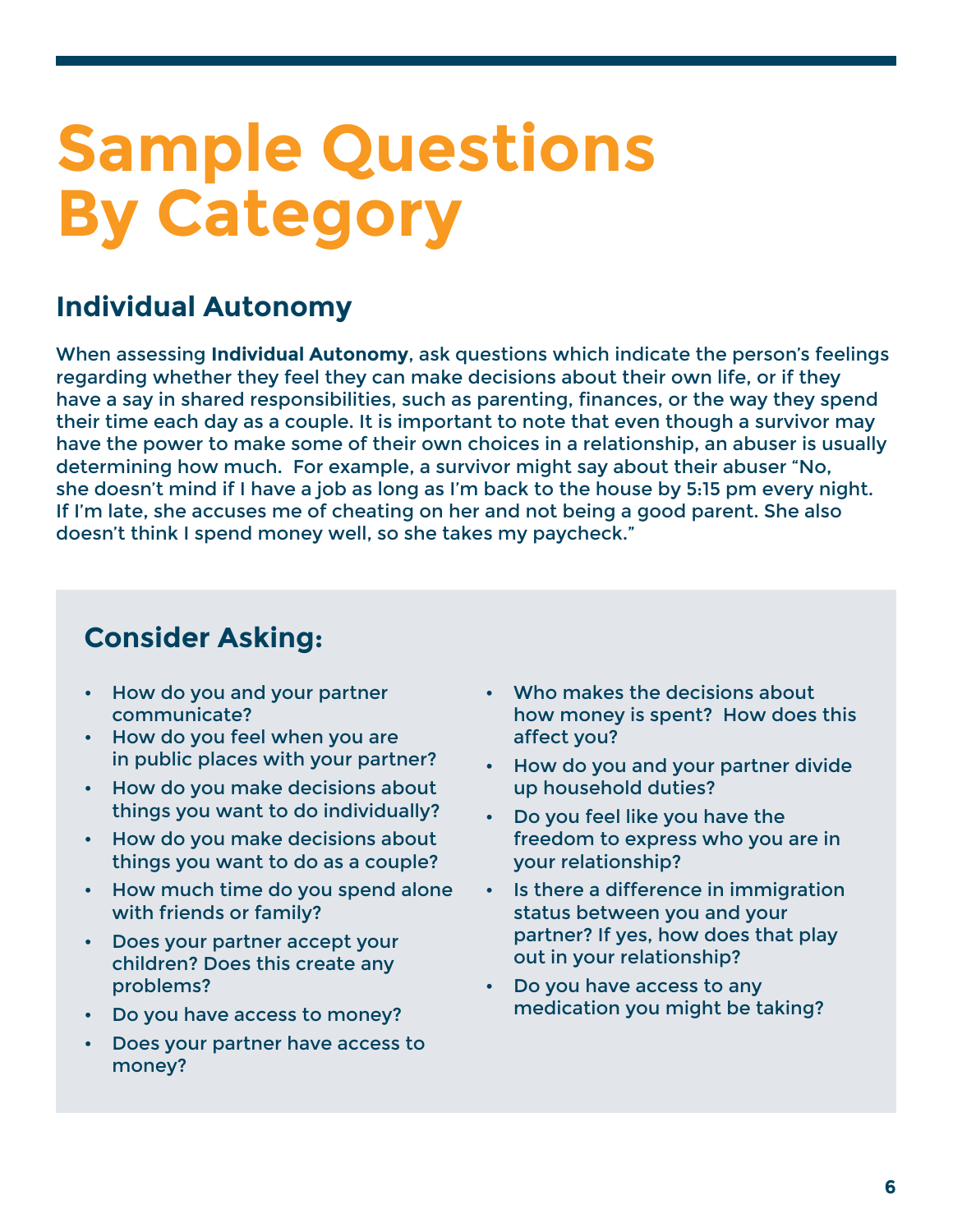### **Effect/Consequences of Behavior**

Answers to these questions can help determine the intention behind a particular behavior, the impact it has, and who has more power and control as a result. Ask questions that give the person a chance to describe the emotional, physical, and financial impact the behaviors had.

- What usually happens when you disagree with your partner?
- What kinds of things do you disagree about?
- How do disagreements usually end?
- Does anyone get angry?
- What happens when anger is expressed?
- Who gets angry?
- What do you hope to achieve when you get angry?
- What do you think your partner hopes to achieve when they get angry?
- How many times a day does your partner check in? Does it affect your day?
- How are problems resolved in your relationship?
- Do you feel problems stay resolved?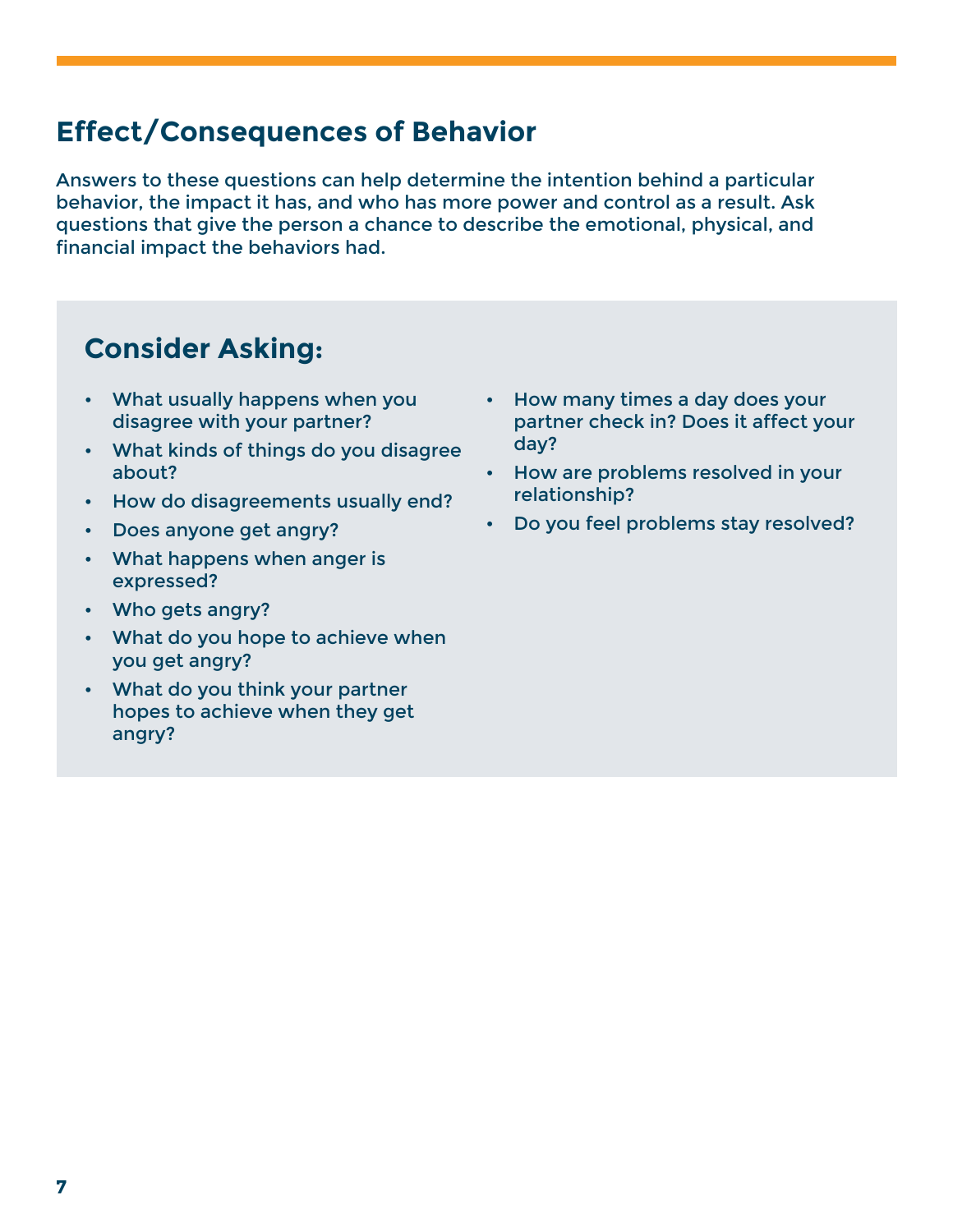#### **Use or Threat of Physical Violence & Sexual Coercion**

Remember that a person's disclosure that they have used physical violence is not always an indicator that the person is abusive. Ask questions that help you discern what happened before the violence and why the person used violence. Was the violence in self-defense? Was the violence to further protect themselves or their children? Look at who had the power and control in the entire interaction not just the moment of violence.

Additionally, survivors may engage in sex with their partners in an attempt to lessen further violence. They may use sex as a way to appease their partner's demands

and keep a situation from escalating. There may still be power and control dynamics at play here. Although the individual may be making a choice to have sex with their partner, they may be doing so to try to stay safer in the relationship.

Ask questions that help you discern what caused the violence, as these questions will help you determine the motive and impact.

Did the survivor become violent to protect themselves? Did a survivor coerce/force sex on their partner to keep them from going after the kids, or did an abuser coerce/force sex on their partner to assert power and control? Ask open-ended questions that encourage the caller to tell their side of the story in as much detail as they feel comfortable.

#### **Consider Asking:**

- Has your partner ever used physical violence or threatened to use physical violence with you? Are you comfortable sharing with me about what happened?
	- When did the violence begin? Has it worsened over time?
- Have you ever used physical violence or threatened to use physical violence with your partner? Are you comfortable sharing with me about what happened?
	- When did the violence begin? Has it worsened over time?
- Was someone injured? If so, who and what type of injury?
- Did someone leave the home? Who?
- How do you feel after something violent or hurtful happens? How do you think your partner feels?
- Have you ever had sex when you didn't want to? Are you comfortable with

telling me about what happened?

- Has your partner ever had sex when they didn't want to? Are you comfortable with telling me about what happened?
- Have you ever called the police on your partner before? If so, what led up to that? What was the result?
- Does your partner ever accuse you of cheating?
- Have you ever thought your partner was cheating?
- Does your partner ever use derogatory language to hurt you?
- Have your children ever tried to intervene during an argument? What happened?
- Has your partner ever threatened those close to you? What happened?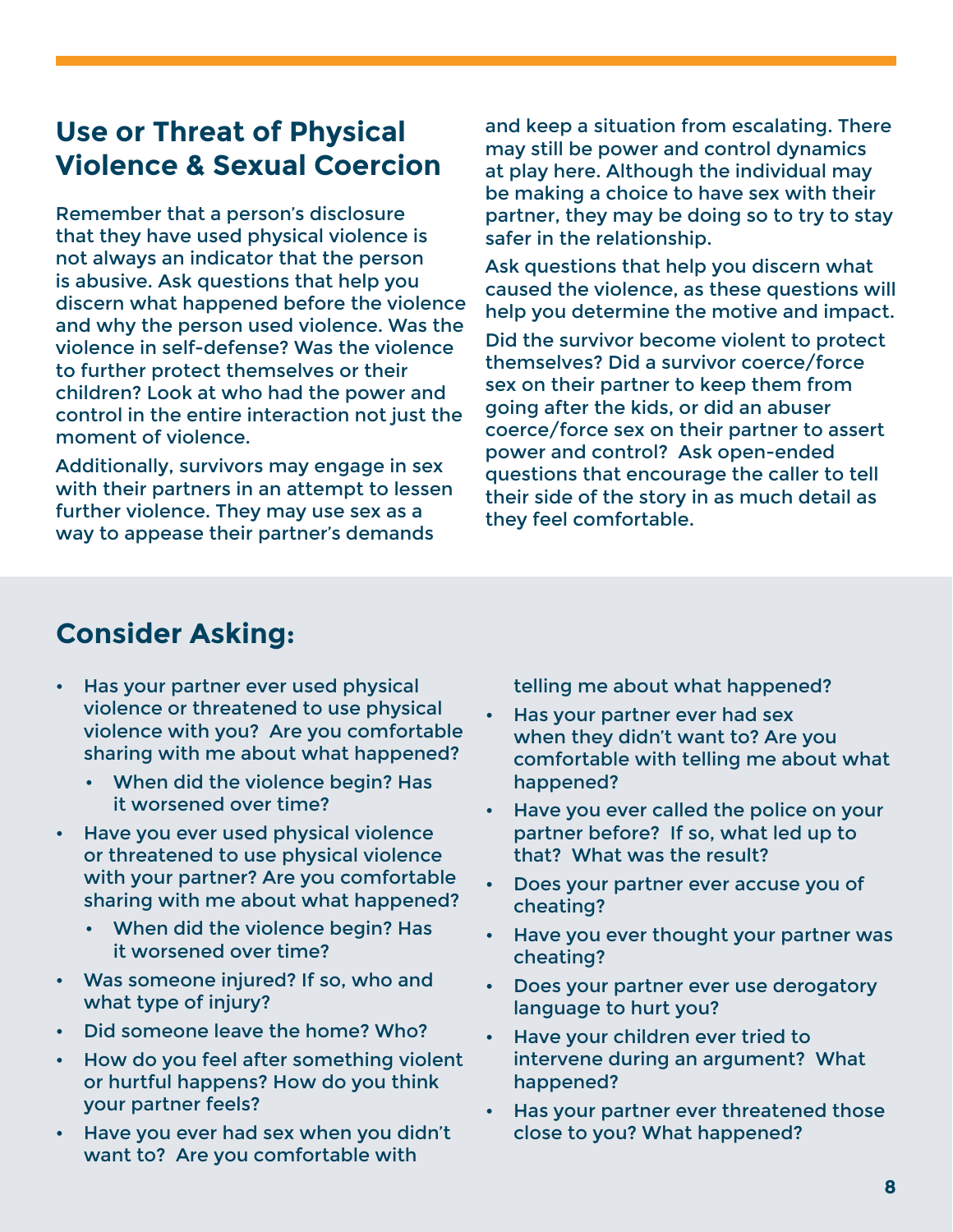### **Entitlement**

When someone feels entitled, they believe they inherently deserve privilege or special treatment because of their gender, race, education, economic resources, citizenship/ immigration status, or other characteristic. They generally believe others with different characteristics are less deserving. This topic can be difficult to ask direct questions about, but entitlement can be a strong indicator of abuse and is important to make note of.

#### **Examples of entitlement:**

- An abuser will likely speak in ways that indicate they set the standards of behavior and do not tolerate their partner veering away from those standards.
- An abuser is more likely to blame others for their behavior and more readily point out their partner's flaws as a way to discredit them. If their partner thinks or feels a different way, they will say demeaning things about them ("they're just stupid, crazy, etc.")

When assessing for entitlement, listen for stereotypes. Remember, an abuser who comes from a group (or groups) that has more power in society (i.e., men, white people, cisgender people, those of higher economic status, legal permanent residents/United States citizens, able-bodied people, etc.), may have more power over their partner if that partner is part of another group. For example, an abuser who is a United States citizen will be able to utilize that status to gain power and control over their partner who is an undocumented immigrant. Ask open-ended questions to help determine if entitlement is a factor.

- How would you describe your partner?
- How do you think that your partner would describe you?
- How do you feel about your partner's behavior toward you?
- How would you describe your children?
- How would you describe your partner's acceptance of your gender or sexual identity?
- Do you feel respected and understood by your partner when they talk to you or about you?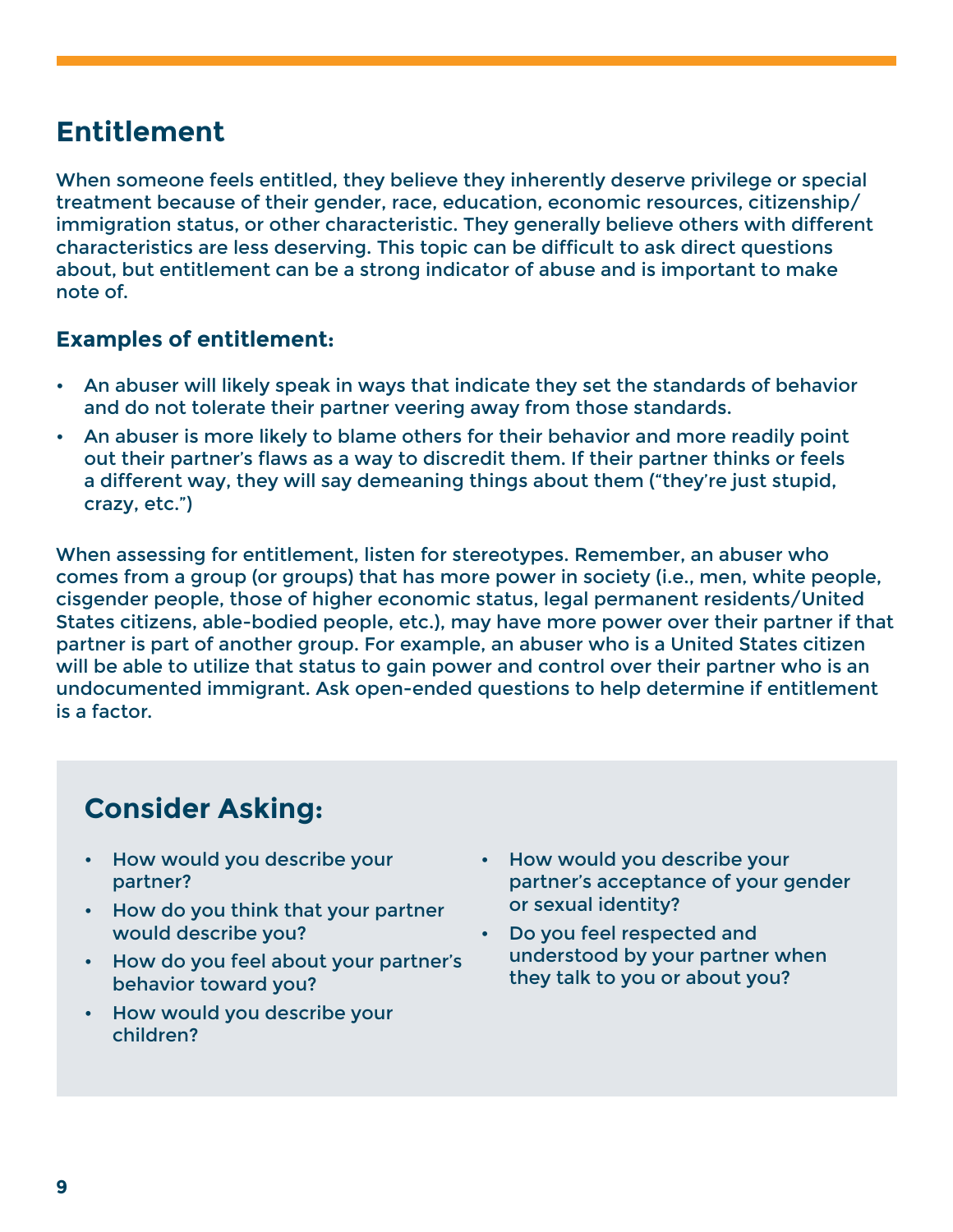### **Fear & Dread**

Ask questions that help determine if the caller is experiencing fear and dread. Some callers may experience acute fear while others may experience a more subtle feeling of dread. Be sure to listen for signs that the person feels like they are always walking on eggshells. The caller might not explicitly say that they are afraid of their partner but may describe modifying their behavior to plan around their partner's reactions.

- How do you feel when you go home and believe that your partner will also be home?
- How do you feel when you know your partner is on their way home or is coming through the door?
- Describe what happens if you don't do a certain task exactly the way your partner wants?
- Are there times that you dread, like holidays or payday?
	- What do you think causes your sense of fear and dread in these specific situations?
	- When did you first begin feeling this way?
- How does all of this impact you being able to do what you want to do?
- Have you ever felt you were in serious physical danger?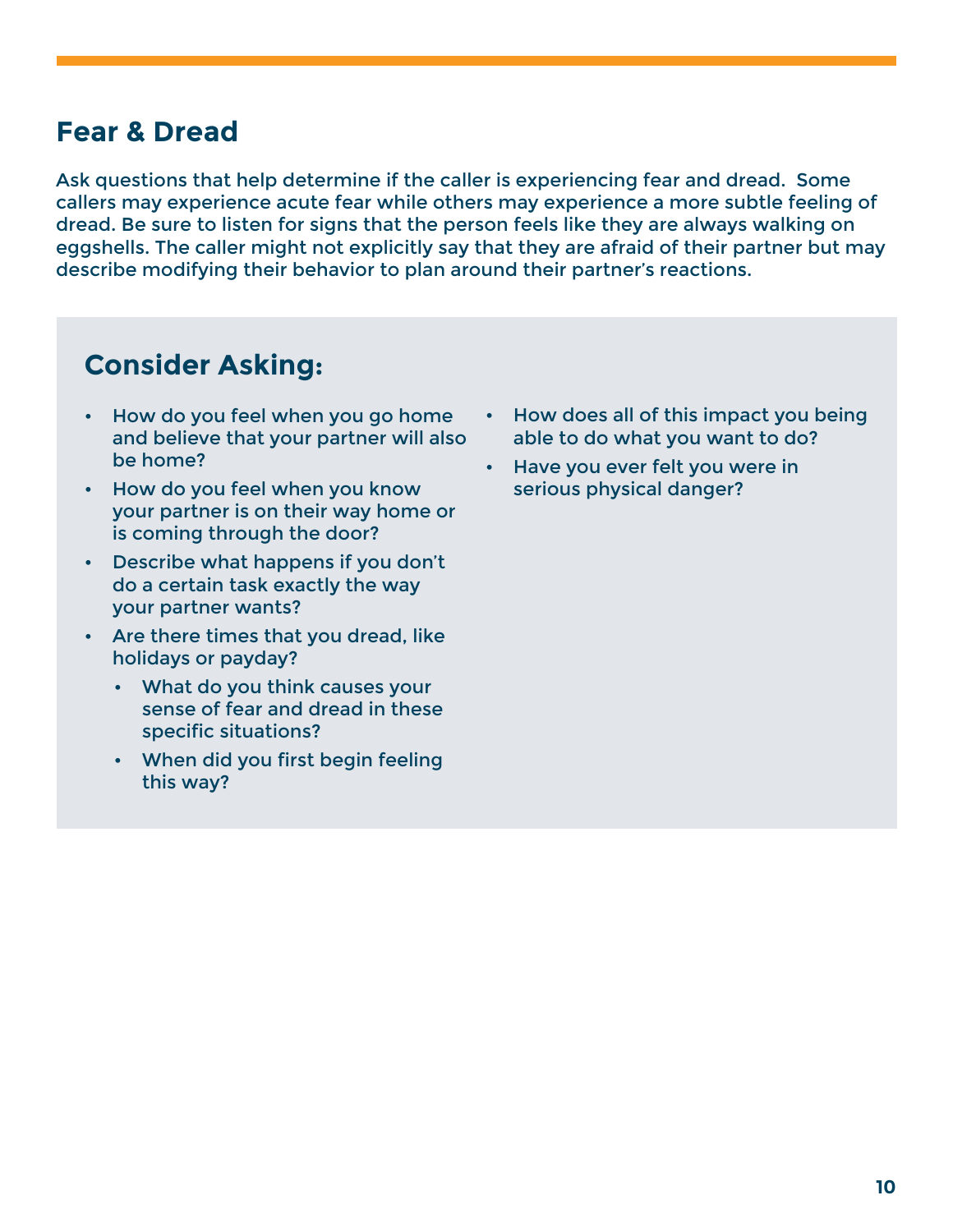### **Isolation**

Ask questions that will help you determine the person's ability to connect with family, friends, and other supports. A survivor may feel isolated in the middle of a city or on a farm- the important factor to look for is whether or not they have access to their support systems. A survivor may come from a traditional or religious community where disclosing their relationship with their abuser could result in loss of community. An abuser may use this knowledge to further isolate their partner.

- How are your relationships with family and friends?
	- If you no longer see your friends and family, is there a reason that you can share?
- Have these relationships been affected by your relationship with your partner?
- Do you feel obligated to tell your partner where you are going?
	- If you hide the fact that you are visiting with certain people, why do you feel you have to hide that information?
- Does your partner go out often visiting with friends and family?
	- How do you feel about your partner going out to visit their friends and family?
- Do they tell you where they are going?
- Have you and your partner ever moved in together?
- Did you move away from your family and friends?
- Did you move away from your partner's family and friends?
- Do you work or go to school?
- Does your partner work or go to school?
- Are you able to leave the house when you want to?
- Do you ever stop your partner from leaving the house?
- Have you ever feared that your partner might disclose your gender identity to your family, friends, employers or community members?
- Are you connected to any resources, organizations, community groups, programs?
- How are your connections to those resources?
- Have you ever had to stop using those resources? Can you share more information about that?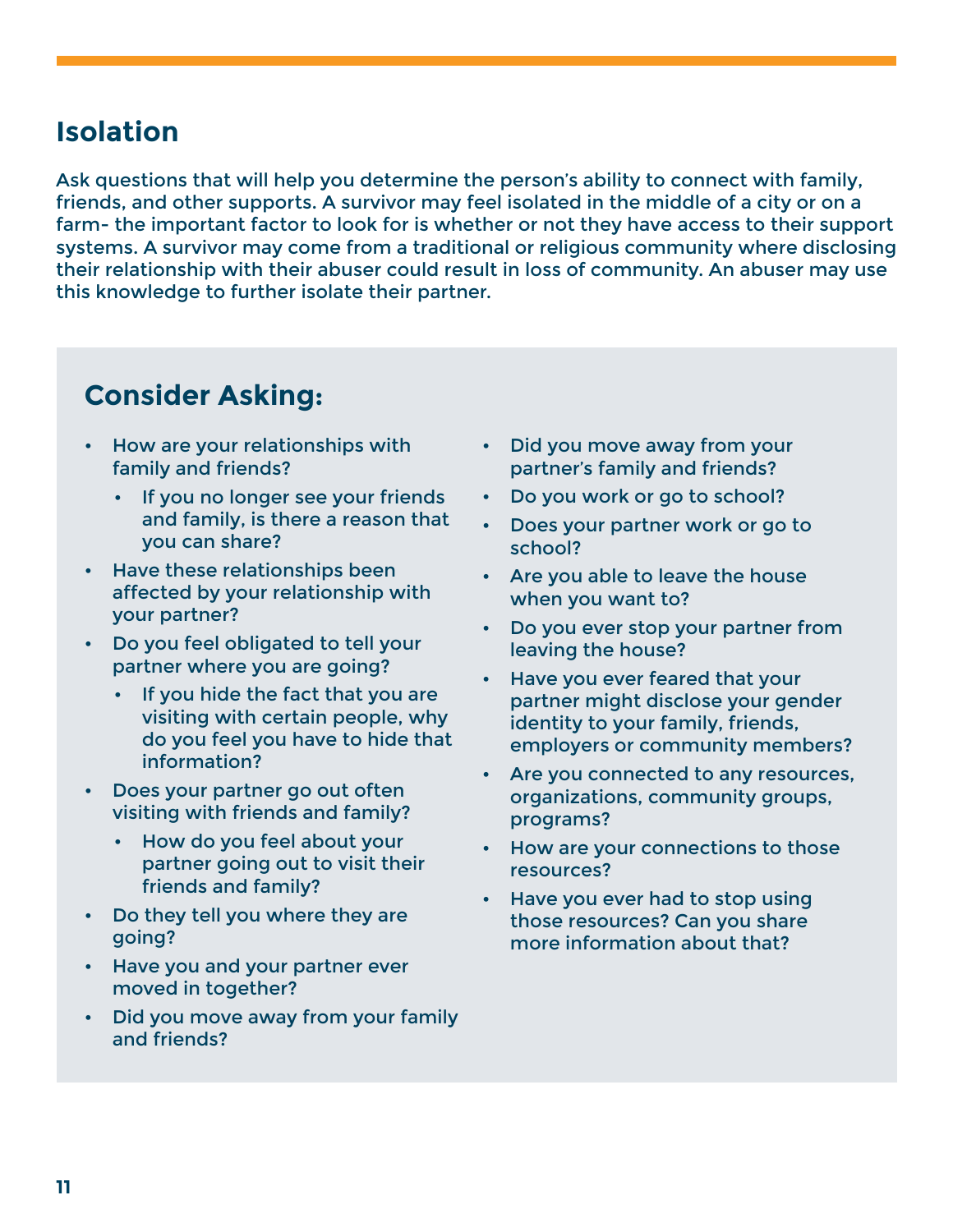## **Inability to Provide Services**

Occasionally there are times when an individual may not be appropriate for services. The Network strongly believes intimate partner violence service providers need a more comprehensive approach to an assessment for eligibility or appropriateness for services. The goal is to always link individuals to services that match their needs. Here is some helpful language for dealing with individuals to whom you cannot provide service, either due to capacity issues, or because your assessment has led you to believe that this person to be the one exhibiting power and control.

### **Consider Saying:**

- Thank you for sharing so much information with me. I'm sorry you are having such a difficult time right now. Based on what you shared, it seems as though our services may not be the best fit for you. Sounds like you would find the following more helpful for what you are experiencing. **Make a referral.**
- Thank you for sharing your experience with us today. We are sorry you are having a difficult time right now. Currently, we are not the right program for you. We do know of other community programs that may better meet your needs. Would you like us to make a referral? **If yes, make a referral.**
- Thank you for sharing so much information with me. Currently what you are experiencing doesn't meet the requirements of our program. Therefore, we would like to give you some additional referrals that may be better suited to your needs. **Make a referral.**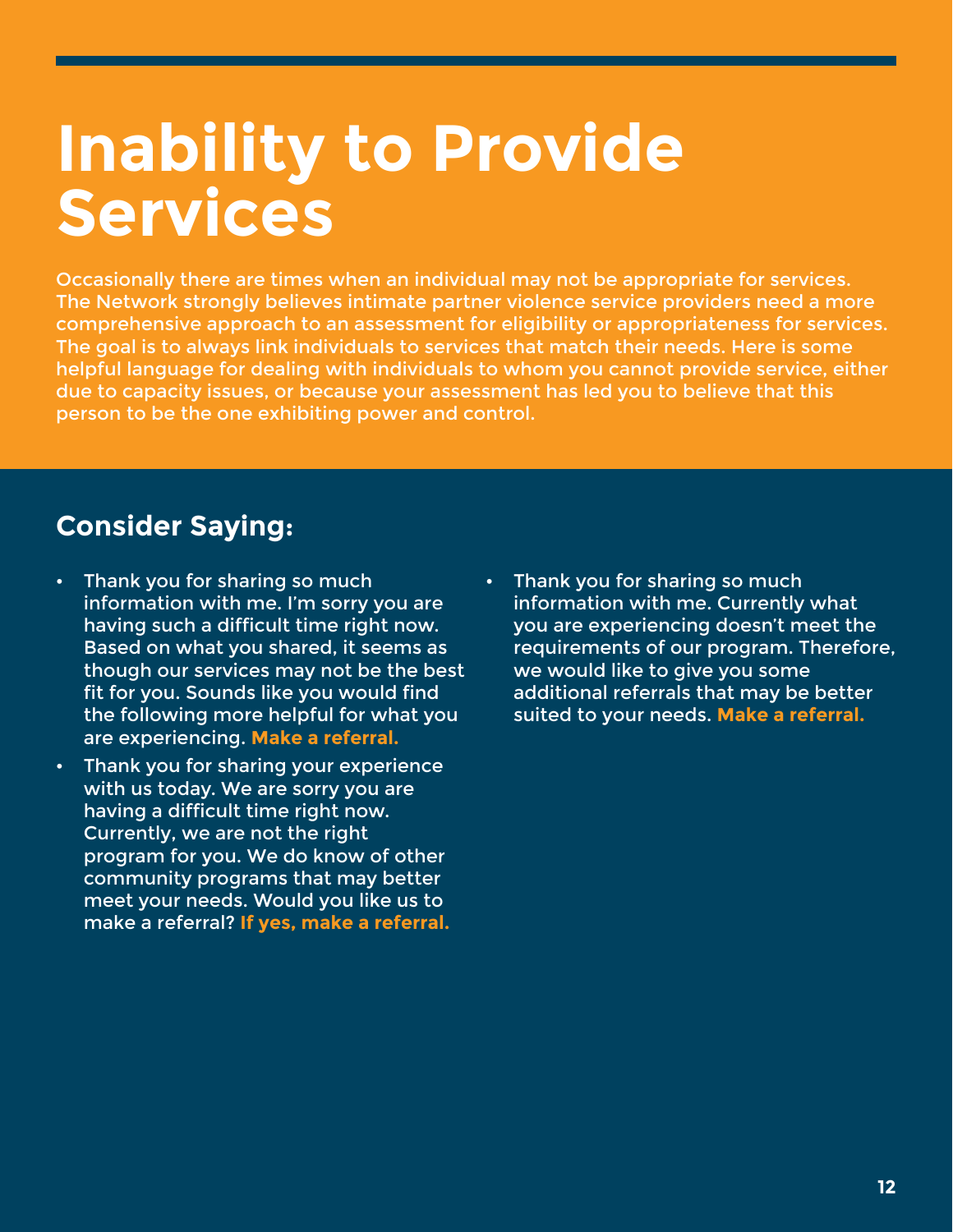## **Glossary of Terms**

**These are not legal definitions and should not be considered or relied upon as legal advice.** It is important to note that these are not legal definitions, but commonly understood meanings of the following terms taken from the New York City Anti-Violence Project.

#### **Sexual Orientation:**

Sexual Orientation is who you are romantically, sexually and/or spiritually attracted to. Sexual orientation is not static and can shift over time.

#### **Gender Identity:**

A person's internal and lived understanding of their gender. One's gender identity can be the same or different from their sex assigned at birth and can shift over time. One's gender may not fit into western society's traditional ideas of male and female and can be fluid and non binary. Gender identity will often influence name and pronoun preference for an individual. This is separate from sexual orientation which is about who you are attracted to.

#### **Sex:**

A medical term referring to the biological and physiological characteristics (gonads, chromosomes, external gender organs, secondary sex characteristics and hormonal balances) of a person which are used to classify people as male and female,. Intersex is a term referring to people who have biological and physiological markers that differ from the medical definitions of male or female. People who identify as intersex do not necessarily identify as part of LGBTQ communities.

#### **Transgender:**

A term used broadly that refers primarily to individuals who identify their gender differently from the sex assigned at birth or a term used by people for whom the sex they were assigned at birth is an incomplete or incorrect description of themselves. Transman – Typically refers to an individual assigned female at birth who at some point, starts to identify in a more male-oriented way or as a man. Transwoman – Typically refers to an individual assigned as male at birth and identifies their gender a female.

#### **Gender Non-Conforming:**

Used by someone whose gender expression does not fit traditional socialized expectations of masculinity or femininity. This term is not synonymous with transgender identity, as not all gender non-conforming people identify as transgender and not all transgender people identify as gender non-conforming.

#### **Cisgender:**

The term used to describe people whose sex assignment at birth corresponds to their gender identity

#### **Heteronormative:**

Denoting or relating to a world view that promotes heterosexuality as the normal or preferred sexual orientation and expects people to conform to binary gender roles (male/female).